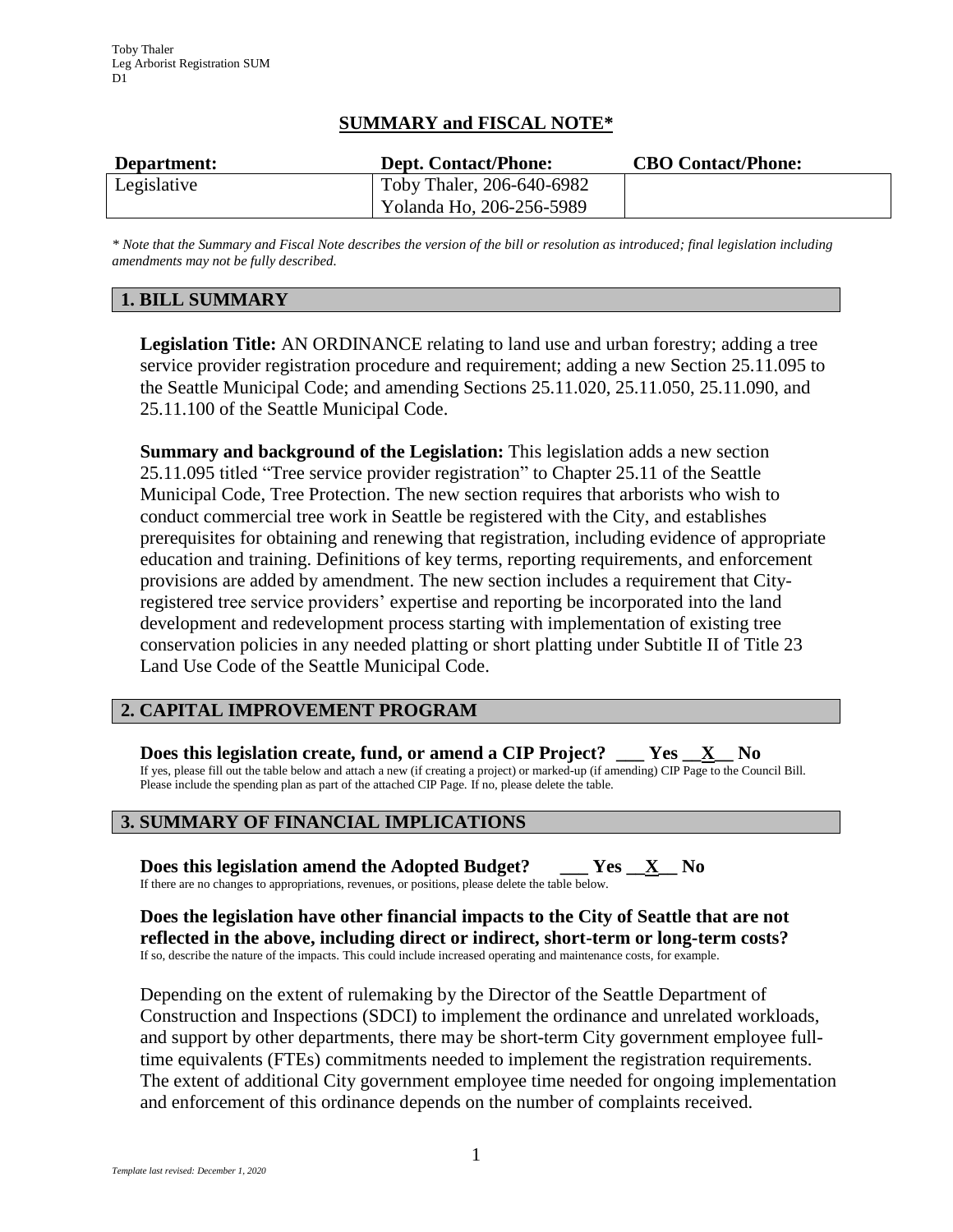#### **Is there financial cost or other impacts of** *not* **implementing the legislation?**

Estimate the costs to the City of not implementing the legislation, including estimated costs to maintain or expand an existing facility or the cost avoidance due to replacement of an existing facility, potential conflicts with regulatory requirements, or other potential costs or consequences.

Without provisions requiring the registration of arborists conducting commercial tree work in the City, there will likely be a continued undue loss of trees negatively impacting communities throughout the City by reducing the provision of considerable environmental and health benefits: Trees and tree canopy provide shade for cooling during the warmer months, reduce stormwater runoff, and improve public health outcomes.

#### **3.b. Revenues/Reimbursements**

#### **\_\_\_\_ This legislation adds, changes, or deletes revenues or reimbursements.**

If this box is checked, please complete this section. If this box is not checked, please proceed to Positions.

**3.c. Positions**

#### **\_\_\_\_ This legislation adds, changes, or deletes positions.**

If this box is checked, please complete this section. If this box is not checked, please proceed to Other Implications.

### **Total Regular Positions Created, Modified, or Abrogated through this Legislation, Including FTE Impact:**

| Position # for<br><b>Existing</b><br><b>Positions</b> | <b>Position Title &amp;</b><br>Department* | <b>Fund</b><br>Name $&#</math></th><th>Program<br>& BCL</th><th>PT/FT</th><th>2021<br><b>Positions</b></th><th>2021<br><b>FTE</b></th><th>Does it sunset?<br>(If yes, explain below<br>in Position Notes)</th></tr><tr><td></td><td></td><td></td><td></td><td></td><td></td><td></td><td></td></tr><tr><td></td><td></td><td></td><td></td><td></td><td></td><td></td><td></td></tr><tr><td></td><td></td><td></td><td></td><td></td><td></td><td></td><td></td></tr><tr><td><b>TOTAL</b></td><td></td><td></td><td></td><td></td><td></td><td></td><td></td></tr></tbody></table>$ |
|-------------------------------------------------------|--------------------------------------------|--------------------------------------------------------------------------------------------------------------------------------------------------------------------------------------------------------------------------------------------------------------------------------------------------------------------------------------------------------------------------------------------------------------------------------------------------------------------------------------------------------------------------------------------------------------------------------------|
|-------------------------------------------------------|--------------------------------------------|--------------------------------------------------------------------------------------------------------------------------------------------------------------------------------------------------------------------------------------------------------------------------------------------------------------------------------------------------------------------------------------------------------------------------------------------------------------------------------------------------------------------------------------------------------------------------------------|

*\* List each position separately*

This table should only reflect the actual number of positions created by this legislation. In the event that positions have been, or will be, created as a result of previous or future legislation or budget actions, please provide details in the Notes section below.

#### **Position Notes**: Not applicable

### **4. OTHER IMPLICATIONS**

# **a. Does this legislation affect any departments besides the originating department?**

If so, please list the affected department(s) and the nature of the impact (financial, operational, etc.).

The City department with direct responsibility for implementation and enforcement of the arborist registration and enforcement provisions is the Seattle Department of Construction and Inspections (SDCI). Other departments have a supporting role, including the Office of Sustainability and Environment, and the Seattle Department of Transportation.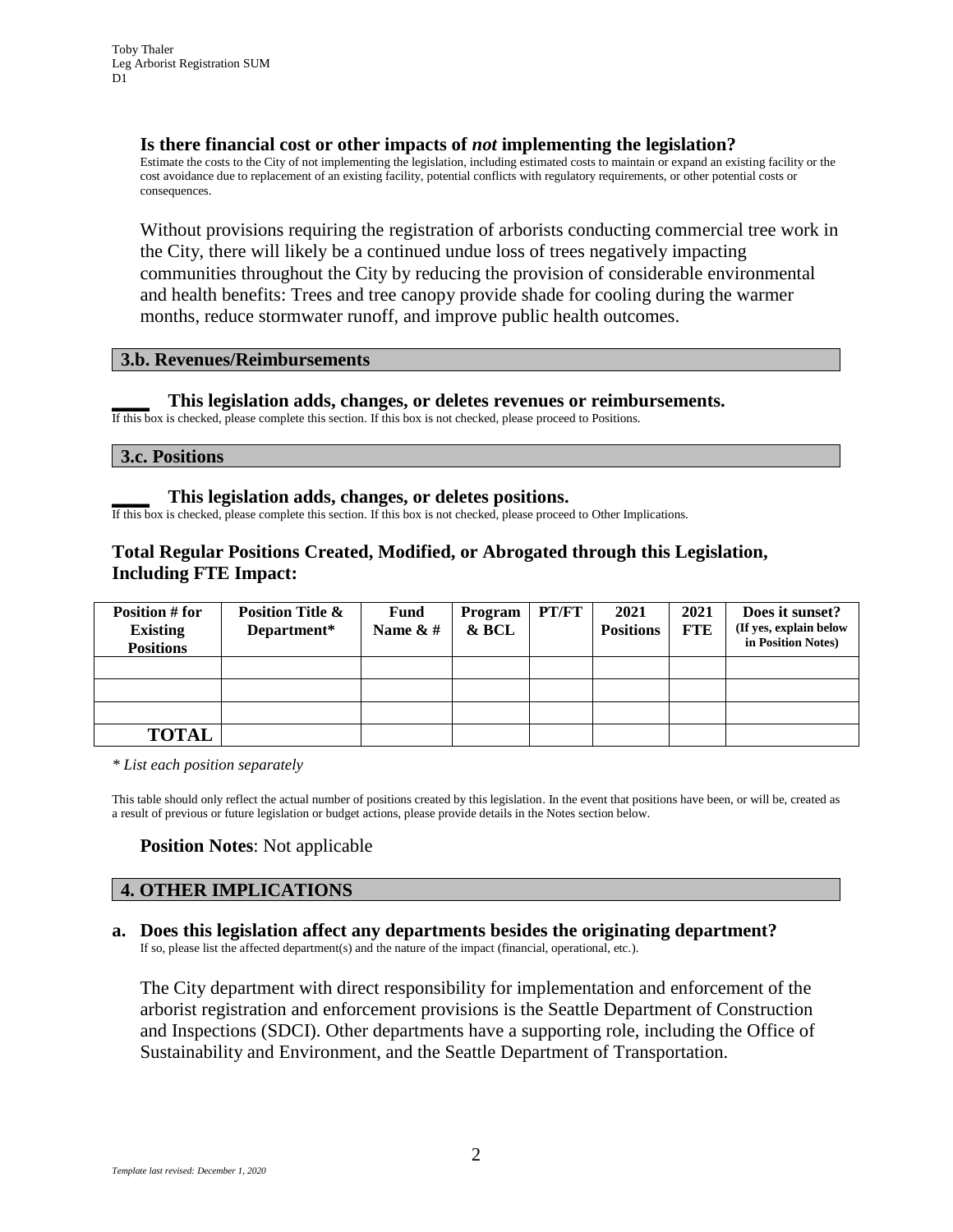#### **b. Is a public hearing required for this legislation?**

If yes, what public hearing(s) have been held to date, and/or what public hearing(s) are planned/required in the future?

No.

#### **c. Is publication of notice with** *The Daily Journal of Commerce* **and/or** *The Seattle Times* **required for this legislation?**

For example, legislation related to sale of surplus property, condemnation, or certain capital projects with private partners may require publication of notice. If you aren't sure, please check with your lawyer. If publication of notice is required, describe any steps taken to comply with that requirement.

No.

#### **d. Does this legislation affect a piece of property?**

If yes, and if a map or other visual representation of the property is not already included as an exhibit or attachment to the legislation itself, then you must include a map and/or other visual representation of the property and its location as an attachment to the fiscal note. Place a note on the map attached to the fiscal note that indicates the map is intended for illustrative or informational purposes only and is not intended to modify anything in the legislation.

No.

### **e. Please describe any perceived implication for the principles of the Race and Social Justice Initiative. Does this legislation impact vulnerable or historically disadvantaged communities? What is the Language Access plan for any communications to the public?**

If yes, please explain how this legislation may impact vulnerable or historically disadvantaged communities. Using the racial equity toolkit is one way to help determine the legislation's impact on certain communities. If any aspect of the legislation involves communication or outreach to the public, please describe the plan for communicating with non-English speakers.

The disparate adverse impacts of tree canopy loss on low income households and communities of color are well documented. The proposed registration requirements can help to mitigate the ongoing disparate negative impacts of inequitable tree canopy conservation and replacement in neighborhoods with relatively high low-income or BIPOC residents.

#### **f. Climate Change Implications**

#### 1. **Emissions: Is this legislation likely to increase or decrease carbon emissions in a material way?**

Please provide a qualitative response, considering net impacts. Are there potential carbon emissions impacts of not implementing the proposed legislation. Discuss any potential intersections of carbon emissions impacts and race and social justice impacts, if not previously described in Section 4e.

A tree service provider registration requirement is likely to result in a small reduction of greenhouse gas (GHG) emissions by (a) reducing the energy needed for the cooling of buildings during heat waves, and (b) maintaining the carbon storage and sequestration provided by existing trees that would otherwise be removed.

2. **Resiliency: Will the action(s) proposed by this legislation increase or decrease Seattle's resiliency (or ability to adapt) to climate change in a material way? If so, explain. If it is likely to decrease resiliency in a material way, describe what will or could be done to mitigate the effects.**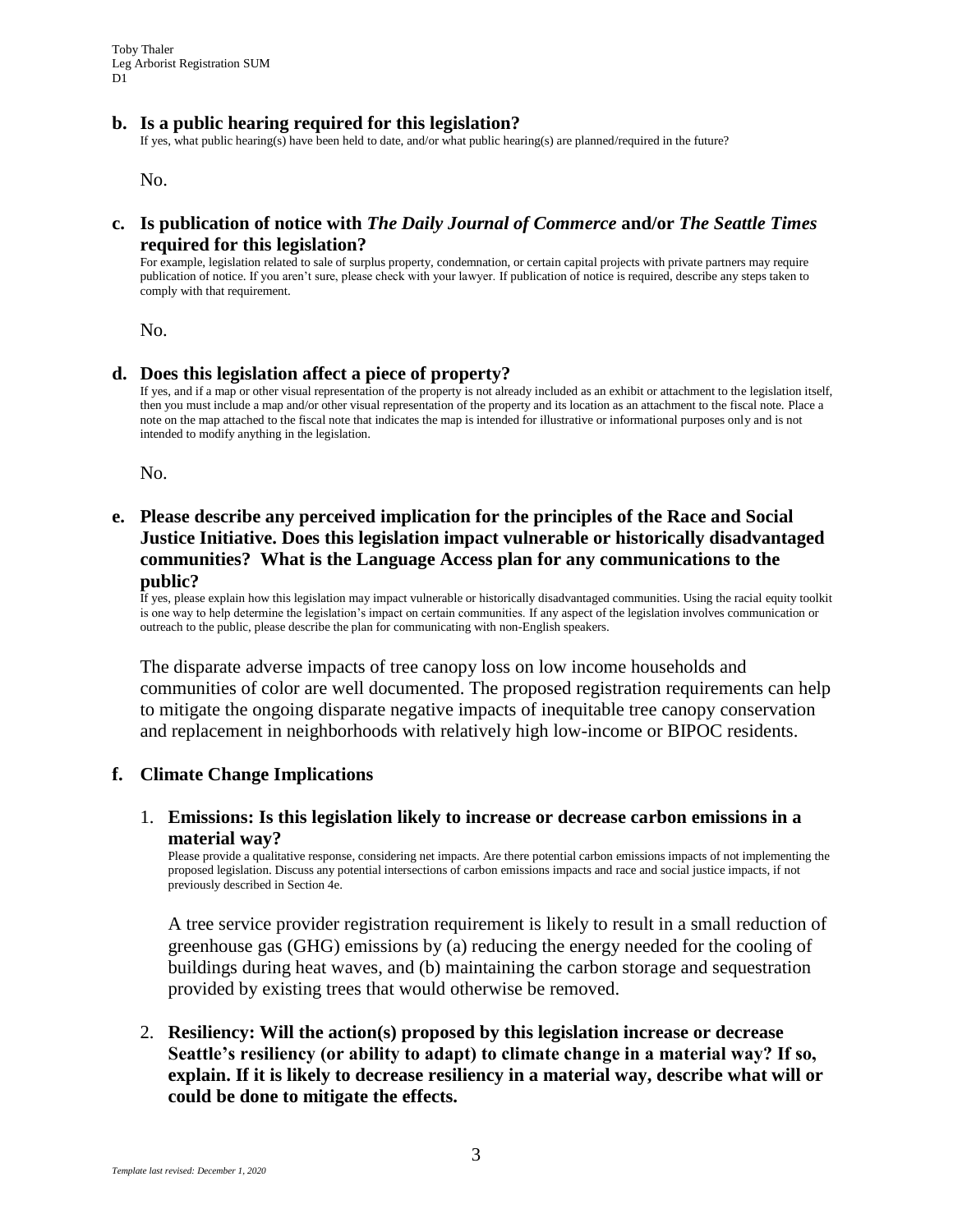Describe the potential climate resiliency impacts of implementing or not implementing the proposed legislation. Discuss any potential intersections of climate resiliency and race and social justice impacts, if not previously described in Section 4e.

A tree service provider registration requirement is likely to *increase* resilience. A healthy urban forest canopy is widely studied and recognized to promote human physical and mental health, to reduce load on stormwater infrastructure, and to reduce the need for cooling infrastructure and expenses typically expended during summer months that have become hotter and dryer. A registration requirement is likely to reduce the loss of trees and support the long-term increase in the City's forest canopy called for in City policies.

# **g. If this legislation includes a new initiative or a major programmatic expansion: What are the specific long-term and measurable goal(s) of the program? How will this legislation help achieve the program's desired goal(s).**

This answer should highlight measurable outputs and outcomes.

The City of Seattle has a goal of increasing tree canopy "30 percent by 2037 and to 40 percent over time." Comprehensive Plan Policy En 1.2, Seattle 2035, p. 132. This ordinance can help to achieve that measurable goal. Regardless, a tree service provider registration requirement is intended to improve the design of new real estate developments and redevelopments to reduce conflicts between increased housing and maintenance and increase of tree canopy. A registration requirement will make it less likely that new and infill developments will illegally remove trees. A registration requirement will make it more likely that data and analysis on the status and trends of Seattle's forest canopy can be monitored and better inform policymaking as climate change increases and the need for adaptation increases with it.

# **List attachments/exhibits below:**

- Councilmember Pedersen's blog: https://pedersen.seattle.gov/strengthening-seattlestree-ordinance/
- City Council Committee meeting (December 2019) all about trees:
	- o Video: https://www.seattlechannel.org/mayor-and-council/city-council/city-councilall-videos-index/?videoid=x109108
	- o Agenda materials: [http://seattle.legistar.com/View.ashx?M=A&ID=751404&GUID=FD3CB9CF-0626-](http://seattle.legistar.com/View.ashx?M=A&ID=751404&GUID=FD3CB9CF-0626-4890-B29A-30F46920AE44) [4890-B29A-30F46920AE44](http://seattle.legistar.com/View.ashx?M=A&ID=751404&GUID=FD3CB9CF-0626-4890-B29A-30F46920AE44)
	- o UW presentation: https://pedersen.seattle.gov/wp-content/uploads/2021/05/UW-DanielBrown-Dec182019-presentation-1.pdf

# **Environmental Justice**

- *KUOW*, (June 23, 2021) "Heat wave could hit Seattle area neighborhoods differently possible 20 degrees difference"[: https://kuow.org/stories/heat-wave-could-hit-seattle](https://kuow.org/stories/heat-wave-could-hit-seattle-area-neighborhoods-differently-possible-20-degrees-difference-e15e)[area-neighborhoods-differently-possible-20-degrees-difference-e15e](https://kuow.org/stories/heat-wave-could-hit-seattle-area-neighborhoods-differently-possible-20-degrees-difference-e15e)
- *Seattle Times*, (July 5, 2021) "Communities of color are the 'first and worst' hurt by climate change; urgent action needed to change course":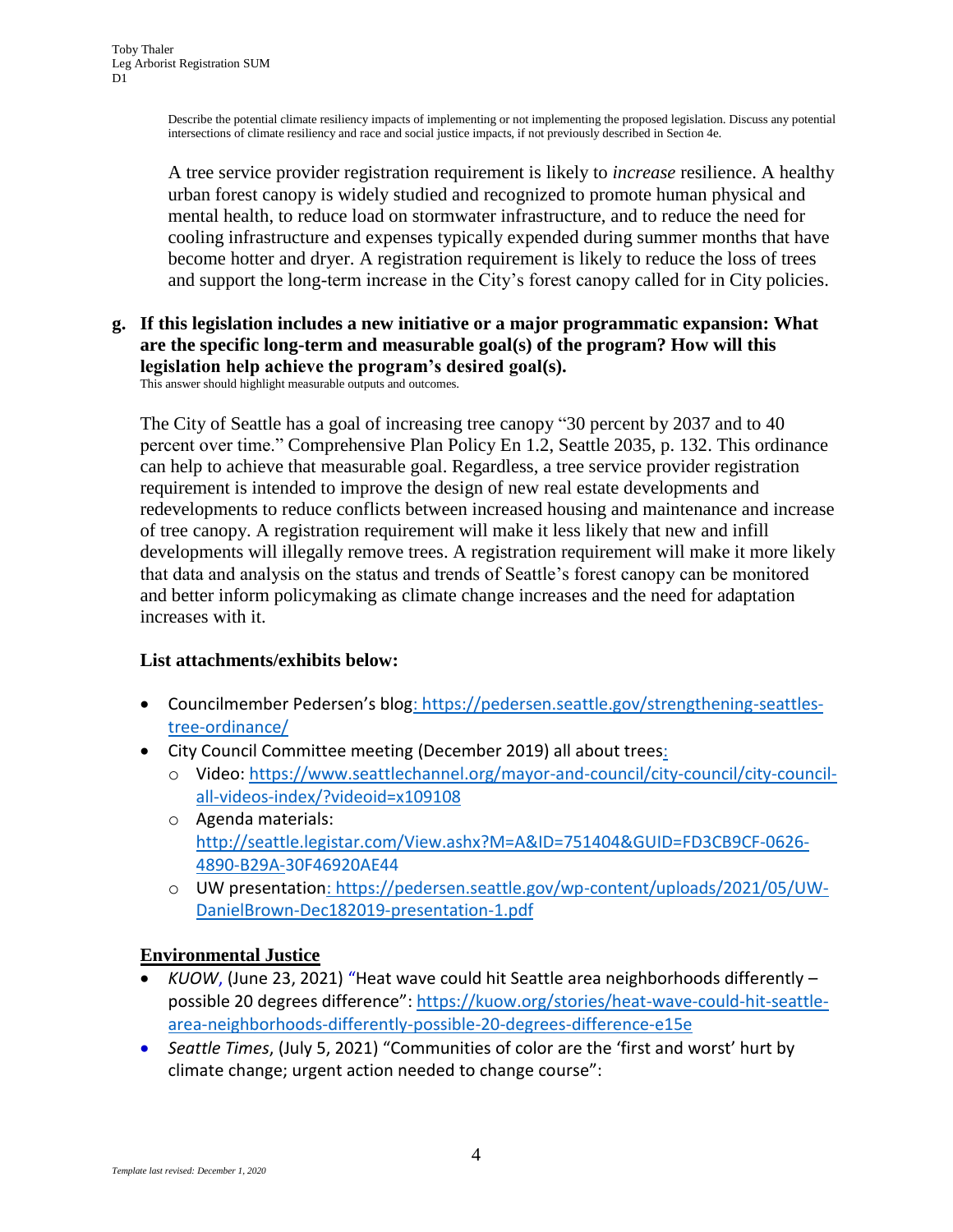[https://www.seattletimes.com/seattle-news/communities-of-color-are-the-first-and](https://www.seattletimes.com/seattle-news/communities-of-color-are-the-first-and-worst-hurt-by-climate-change-urgent-action-needed-to-change-course/)[worst-hurt-by-climate-change-urgent-action-needed-to-change-course/](https://www.seattletimes.com/seattle-news/communities-of-color-are-the-first-and-worst-hurt-by-climate-change-urgent-action-needed-to-change-course/)

- *New York Times*, (Opinion, June 30, 2021) "Since When Have Trees Existed Only for Rich Americans?": [https://www.nytimes.com/interactive/2021/06/30/opinion/environmental-inequity](https://www.nytimes.com/interactive/2021/06/30/opinion/environmental-inequity-trees-critical-infrastructure.html)[trees-critical-infrastructure.html](https://www.nytimes.com/interactive/2021/06/30/opinion/environmental-inequity-trees-critical-infrastructure.html)
- *Seattle Times* (June 23, 2021): New maps of King County, Seattle show that some communities are harder hit by heat waves: [https://www.seattletimes.com/seattle](https://www.seattletimes.com/seattle-news/new-maps-of-king-county-seattle-show-how-some-communities-are-harder-hit-by-heat-waves/)[news/new-maps-of-king-county-seattle-show-how-some-communities-are-harder-hit](https://www.seattletimes.com/seattle-news/new-maps-of-king-county-seattle-show-how-some-communities-are-harder-hit-by-heat-waves/)[by-heat-waves/](https://www.seattletimes.com/seattle-news/new-maps-of-king-county-seattle-show-how-some-communities-are-harder-hit-by-heat-waves/)
- *National Geographic*, (June 17, 2021) "Los Angeles confronts its shady divide": [https://www.nationalgeographic.com/magazine/article/los-angeles-confronts-its-shady](https://www.nationalgeographic.com/magazine/article/los-angeles-confronts-its-shady-divide-feature)[divide-feature](https://www.nationalgeographic.com/magazine/article/los-angeles-confronts-its-shady-divide-feature)
- *National Geographic*, (July 2021) "How L.A.'s urban tree canopy reveals hidden inequities": [https://www.nationalgeographic.com/magazine/graphics/how-los-angeles-tree-canopy](https://www.nationalgeographic.com/magazine/graphics/how-los-angeles-tree-canopy-reveals-hidden-inequities-feature)[reveals-hidden-inequities-feature](https://www.nationalgeographic.com/magazine/graphics/how-los-angeles-tree-canopy-reveals-hidden-inequities-feature)
- Hoffman (January 2020): "The Effects of Historical Housing Policies on Resident Exposure to Intra-Urban Heat: A Study of 108 US Urban Areas": [https://www.mdpi.com/2225-1154/8/1/12?type=check\\_update&version=1](https://www.mdpi.com/2225-1154/8/1/12?type=check_update&version=1)
- "Urban Trees and Human Health: A Scoping Review" (Wolf, et al., 2020): <https://pubmed.ncbi.nlm.nih.gov/32570770/> Powerpoint presentation (Wolf): [http://www.seattle.gov/Documents/Departments/UrbanForestryCommission/Resource](http://www.seattle.gov/Documents/Departments/UrbanForestryCommission/Resources/TreesNHealth_WolfPostbySiegelbaum061220.pdf) [s/TreesNHealth\\_WolfPostbySiegelbaum061220.pdf](http://www.seattle.gov/Documents/Departments/UrbanForestryCommission/Resources/TreesNHealth_WolfPostbySiegelbaum061220.pdf)
- [Benz and Burney](https://agupubs.onlinelibrary.wiley.com/doi/epdf/10.1029/2021EF002016) (2021), "Widespread Race and Class Disparities in Surface Urban Heat Extremes Across the United States" [Press coverage,](https://www.eurekalert.org/pub_releases/2021-07/uoc--pam071221.php) [GIS product](https://sabenz.users.earthengine.app/view/urbanheatusa)
- American Forests Tree Equity Project (June 2021), "Ensuring tree cover in cities is [equitable"](https://www.americanforests.org/our-work/tree-equity-score/) [Tree Equity Score documents,](https://www.treeequityscore.org/)

# **Climate Mitigation**

- *New York Times,* (July 2, 2021) "What Technology Could Reduce Heat Deaths? Trees": <https://www.nytimes.com/2021/07/02/climate/trees-cities-heat-waves.html>
- *Seattle Times*, (same as above under title as published in New York Times July 2, 2021) "Trees save lives in heat, so why aren't we saving trees?" [https://www.seattletimes.com/nation-world/trees-save-lives-in-heat-s-so-why-arent](https://www.seattletimes.com/nation-world/trees-save-lives-in-heat-s-so-why-arent-we-saving-trees/)[we-saving-trees/](https://www.seattletimes.com/nation-world/trees-save-lives-in-heat-s-so-why-arent-we-saving-trees/)
- *National Geographic*, (June 22, 2021) "Why 'tiny forests' are popping up in big cities": [https://www.nationalgeographic.com/environment/article/why-tiny-forests-are](https://www.nationalgeographic.com/environment/article/why-tiny-forests-are-popping-up-in-big-cities)[popping-up-in-big-cities](https://www.nationalgeographic.com/environment/article/why-tiny-forests-are-popping-up-in-big-cities)